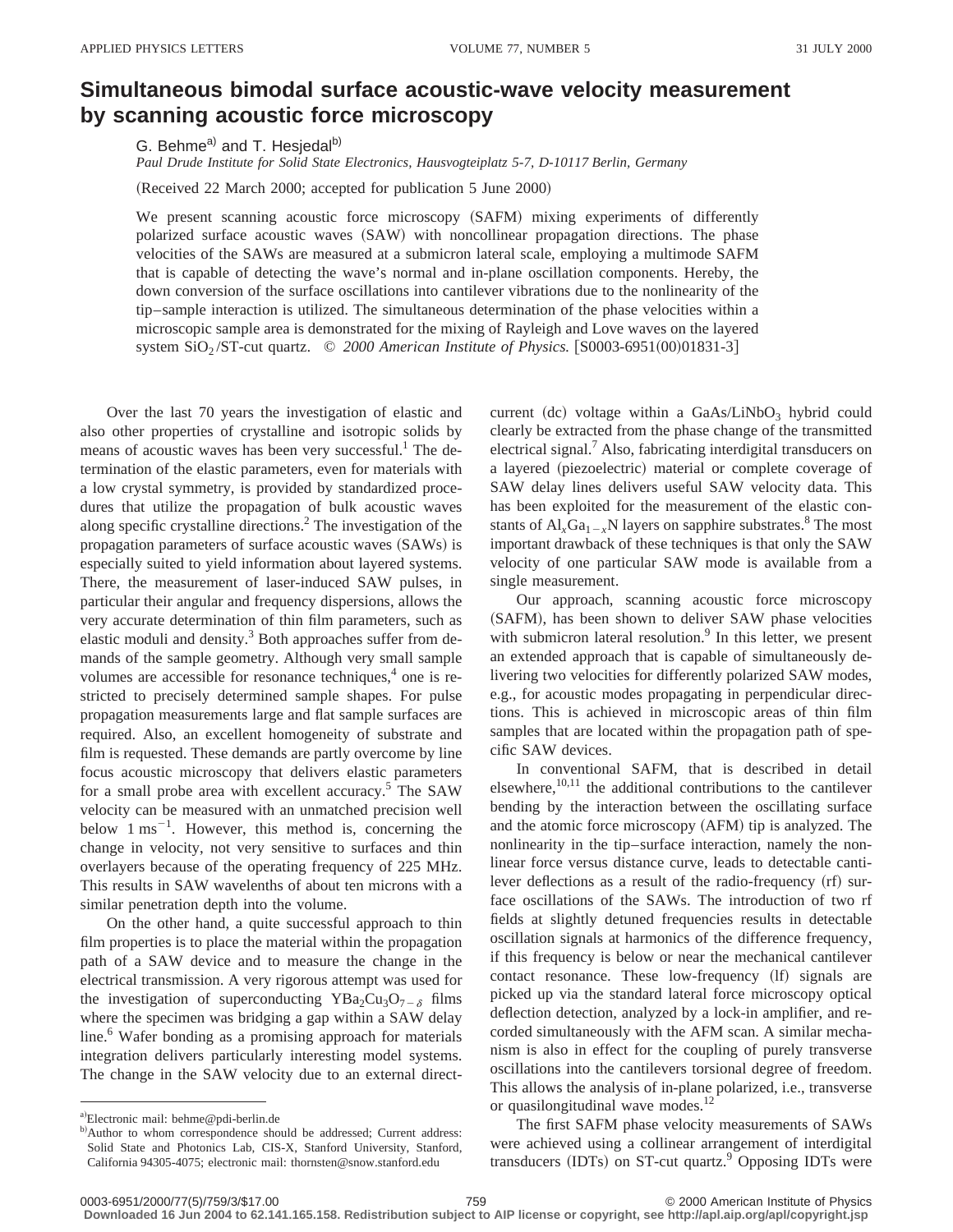

FIG. 1. Sketch of the SAFM experimental setup: detuned rf surface acoustic waves are launched by IDTs on a piezoelectric substrate towards the measurement region, where a down conversion at the tip–sample contact takes place. The resulting vertical and lateral lf cantilever oscillations are optically detected and analyzed by a lock-in amplifier. Phase and amplitude are recorded along with the topography scan.

used for the excitation of waves with antiparallel wave vectors. Two rf generators power the IDTs at slightly different frequencies. A third phase-locked generator provides the difference frequency signal that is used as the reference for a lock-in amplifier. In first order approximation, the phase of the resulting sinusodial cantilever oscillation is given by  $\varphi$  $= \Delta \omega t - (k_1 - k_2)x$ , where  $\Delta \omega$  is the difference frequency,  $k_1$  and  $k_2$  the *k* vectors of the SAWs, and *x* the coordinate parallel to the wave propagation. As the difference frequency is in the kHz range, i.e., by several orders of magnitude smaller than the operating frequency, the absolute value of the *k* vectors is almost identical. Thus the spatial rise of the phase signal is given by twice the *k* vector or  $4\pi f/v_{SAW}$ , with  $v_{\text{SAW}}$  the phase velocity and  $f$  the operating frequency.

As a simple model system, the standing wave field between an arrangement of four crossed IDTs (see Fig. 1) was investigated. Rayleigh-type waves were excited by IDTs on  $(001)$  GaAs in  $[110]$  directions at a working frequency of 198 MHz ( $\lambda_{SAW}$ =14.4  $\mu$ m). Figure 2(d) shows the SAW amplitude pattern obtained by a mixing experiment using four SAWs, resembling a regular dot pattern. Two rf generators with a frequency difference of 5 kHz were used to power three IDTs. The fourth IDT acts as a reflector for the opposing one. In this direction (along the  $x$  axis) the modulation is less pronounced. The image clearly reproduces the features of the standing wave field with the periodicity of  $\lambda_{SAW}/2$  $=7.2 \mu m$  in two spatial directions. The phase image [Fig.  $2(c)$ ] strongly deviates from a linear, sawtooth-like behavior due to the multiple contributions to the cantilever oscillation at the difference frequency with different spatial evolution.

The simulated images were obtained from a straightforward numerical simulation under the assumption of planar wave propagation. The results of the nonlinear superposition of the oscillation components at the difference frequency, namely the local phase and amplitude, are shown in Figs.  $2(a)$  and  $2(b)$ . As the nonlinear nature of the interaction inhibits the extraction of absolute amplitude information, the parameters for the simulation were arbitrarily chosen for the best correspondence with the experimental results.

Having accomplished the measurement of crossed wave fields of the same SAW type, we investigated samples where different acoustic modes can be launched towards the mea-



FIG. 2. SAW phase  $(a)$ , $(c)$  and amplitude  $(b)$ , $(d)$  patterns of a Rayleigh-type wave field obtained by a SAFM mixing experiment. (a) and (b) show the simulated data and (c) and (d) the experimental data, respectively. Two rf generators were used to power three of the four IDTs, while the fourth is acting as a wave reflector to establish a partly standing wavefield.

surement region. On ST-cut quartz, IDTs were fabricated with an electrode periodicity (SAW wavelength) of 5.6  $\mu$ m in the  $0^{\circ}$  direction (with respect to the crystal *X* axis). In this direction, Rayleigh-type SAWs can be excited. Under 90°, transducers with a period of 8.8  $\mu$ m were deposited, which excite surface transverse waves  $(STW)$  on the bare substrate. This mode converts into a Love mode when a thin layer with a smaller transverse bulk wave velocity covers its path. It contains only one oscillation component that is oriented inplane and perpendicular to the propagation direction (see Fig.  $3$ ).

The wavelengths were chosen to achieve an overlap in the working frequencies when a  $SiO<sub>2</sub>$  layer covers the surface.<sup>13</sup> This layer lowers the velocity of the exited Love wave, and thus the operating frequency, towards the value of the Rayleigh-type wave. For the actual sample the layer thickness was 190 nm. The IDT center frequencies were 562.8 MHz for the Rayleigh-type wave and 563.1 MHz for the Love wave.

An SAFM mixing experiment was then performed in the region of overlapping SAW beams. Figure 4 shows the simu-



FIG. 3. Sketch of the investigated material system: a matching layer is deposited on top of the piezoelectric substrate and a probe layer is placed in some distance from the IDTs. The wave displacement components  $(u_1, u_2, u_3)$  for the two wave types are shown on the rhs.;  $u_1$  is along the propagation direction. The Rayleigh-type wave is predominantly polarized in the  $u_1 - u_3$  plane, whereas the Love wave only has an in-plane  $(u_2)$ oscillation component.

**Downloaded 16 Jun 2004 to 62.141.165.158. Redistribution subject to AIP license or copyright, see http://apl.aip.org/apl/copyright.jsp**